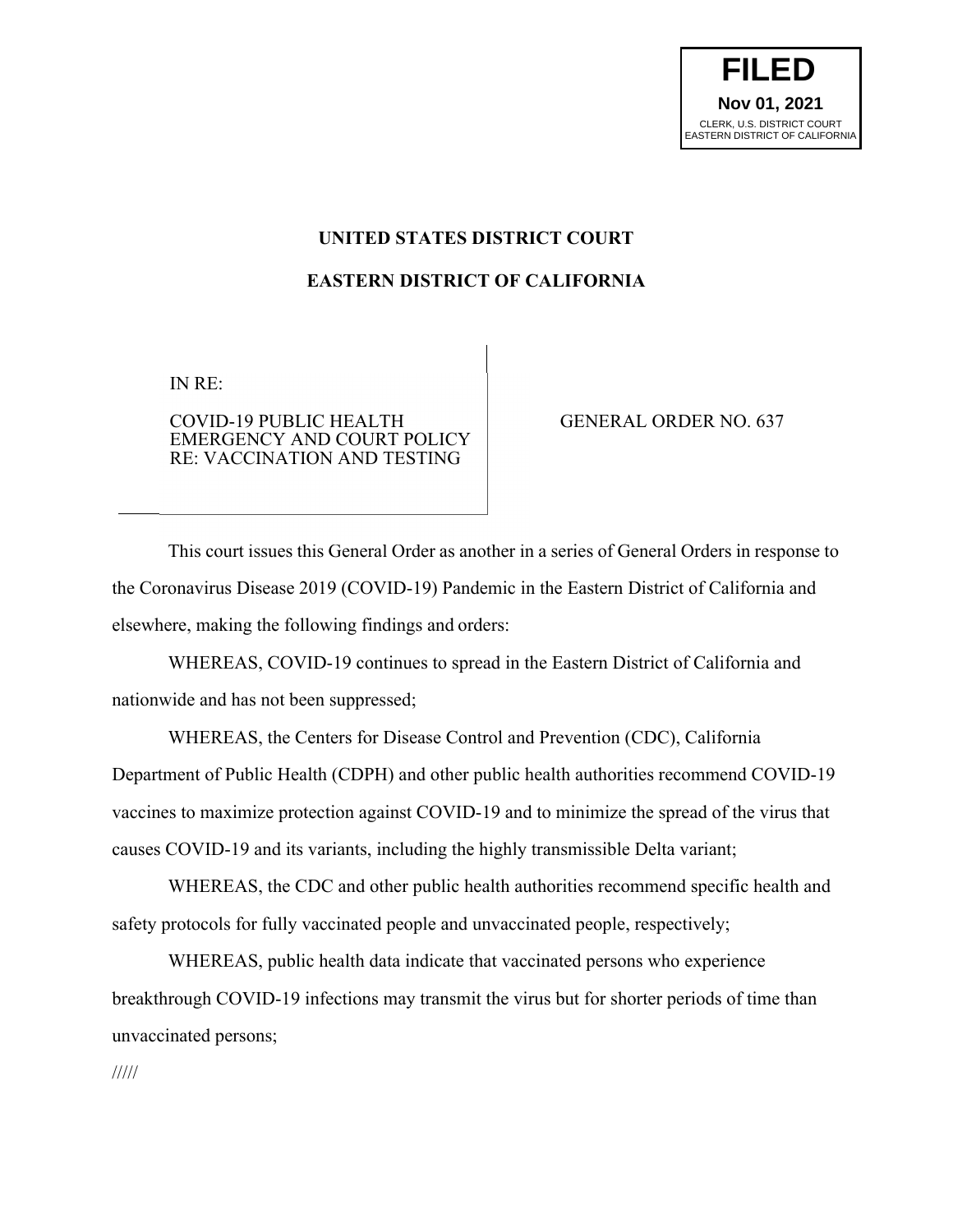WHEREAS, on July 26, 2021, Governor Newsom of the State of California announced that all state employees and workers in health care and high-risk congregate settings are required to be fully vaccinated or be subject to testing requirements;

WHEREAS, on September 9, 2021, President Biden announced a plan to increase COVID-19 vaccination rates that includes requiring all federal executive branch employees including members of the U.S. Marshals Service and the U.S. Attorney's Office, as well as contractors and workers in many health care settings, to be fully vaccinated and also requiring all employers with 100 or more employees to ensure their workforce is fully vaccinated or tested on a weekly basis;

WHEREAS, as of September 2021 COVID-19 was the second leading cause of death in the United States;

WHEREAS, studies so far show that vaccinated people are 8 times less likely to be infected and spread the virus and 25 times less likely to experience hospitalization or death;

WHEREAS, the total number of employees of the Eastern District of California's District Court, Bankruptcy Court, Probation and Pretrial Services Offices is nearly 400 individuals;

WHEREAS, many of the employees in the Eastern District of California, District Court, Bankruptcy Court, Probation and Pretrial Services have children under 12 years of age who are currently unable to receive the COVID-19 vaccines;

WHEREAS, maintaining the health and safety of judges, employees, volunteers, on-site contractors, litigants, counsel, and members of the public that enter the courthouses and court facilities of the Eastern District of California remains a critical priority if the court is to continue its essential operations, dispensing justice and protecting the public safety through supervision of pretrial and postconviction releasees; and

WHEREAS, implementing a vaccination and testing policy is necessary to combat the further spread of COVID-19, contribute to preventing the emergence of further variants and protect the health and safety of individuals in the courthouses and court facilities of the Eastern District of California and those interacting with the judiciary workforce.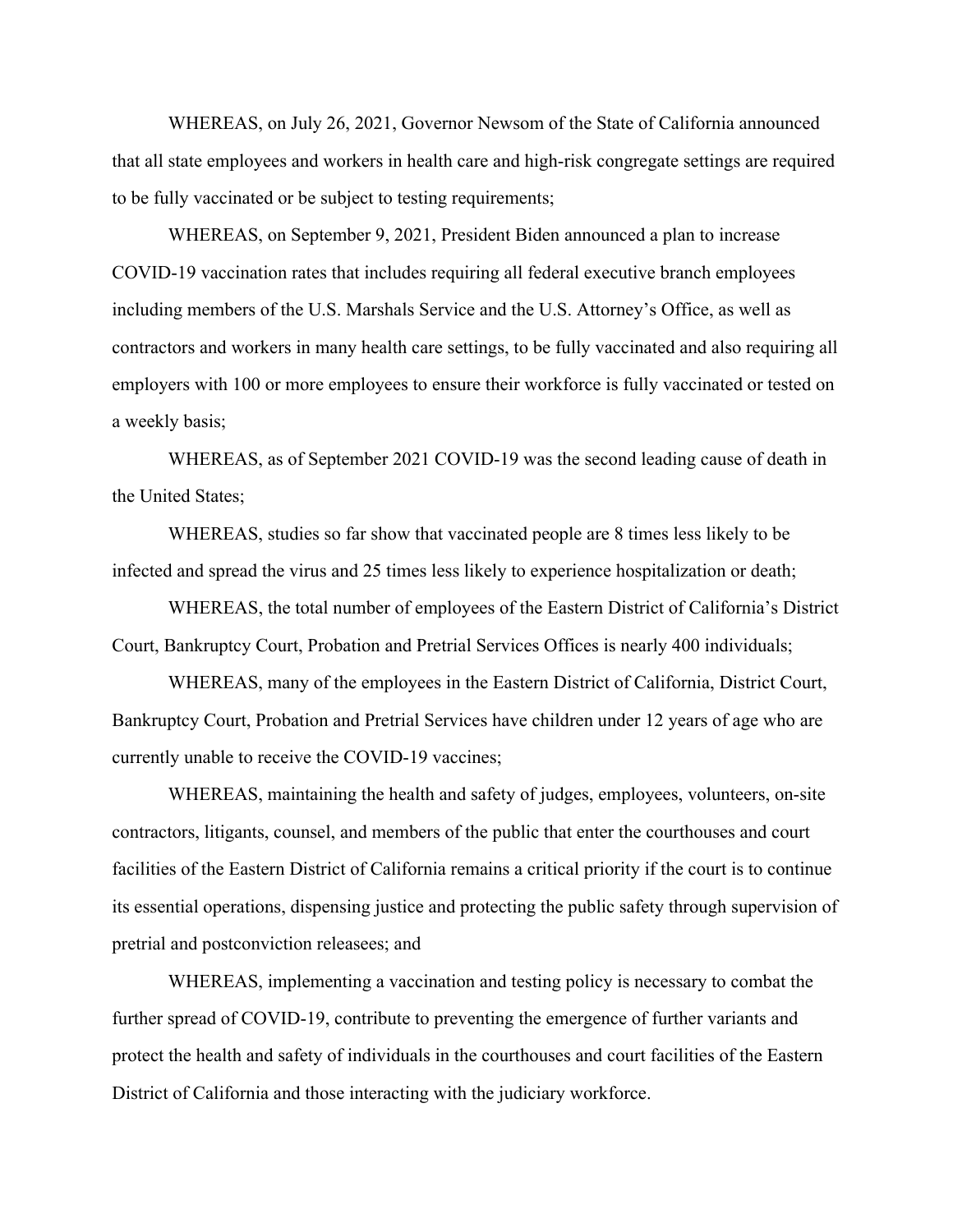THEREFORE, to protect public health and safety, the Court orders as follows:

1. The attached "Policy Regarding COVID-19 Vaccination and Testing" is adopted effective immediately.

2. As circumstances may change, the Court may modify the attached policy and give notice to affected individuals, without further order of the Court.

IT IS SO ORDERED.

Dated: November 1, 2021.

FOR THE COURT:

TATES DISTRICT JUDGE UNITÉD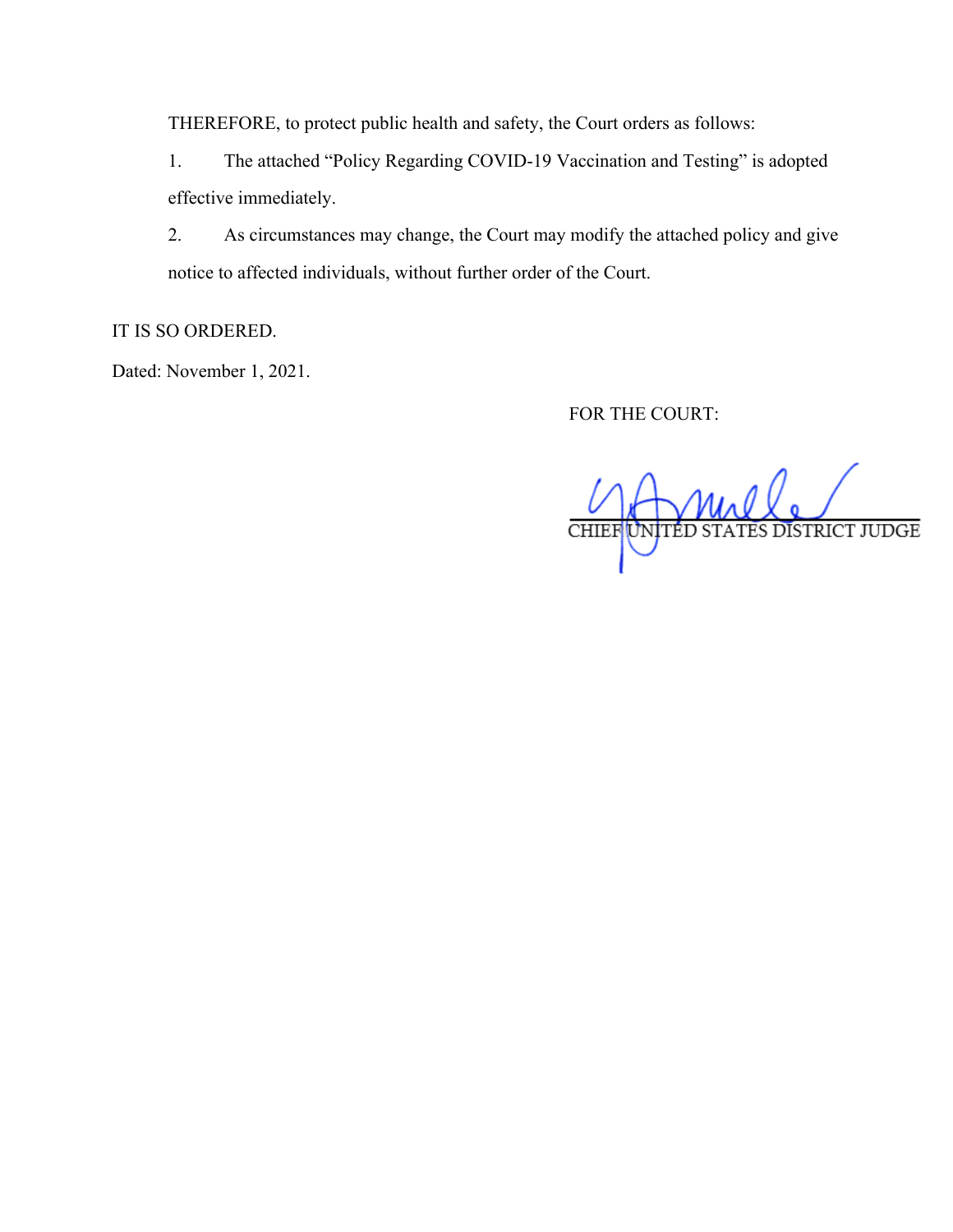## **UNITED STATES DISTRICT COURT UNITED STATES BANKRUPTCY COURT PROBATION AND PRETRIAL SERVICES OFFICES EASTERN DISTRICT OF CALIFORNIA**

#### **Policy Regarding COVID-19 Vaccination and Testing**

## **INTRODUCTION**

The United States District Court, United States Bankruptcy Court, and the Probation and Pretrial Services Offices for the Eastern District of California are committed to combatting the spread of the COVID-19 virus and its variants and protecting the health and safety of both the Court community and the Eastern District of California. Accordingly, the Court finds that it is necessary and appropriate to adopt this policy requiring all judges, employees, volunteers, and onsite judiciary contractors to be fully vaccinated against COVID-19, as defined below, unless they are granted a medical or religious exemption. Individuals who are granted a medical or religious exemption from the vaccination requirement are required to comply with the Court's safety protocols for unvaccinated individuals, including undergoing twice-weekly testing for COVID-19.

### **VACCINATION POLICY**

#### Mandatory Vaccination Requirement

All judges, employees (including chambers staff) and volunteers (including interns, externs and judicial fellows) of the United States District Court, United States Bankruptcy Court, Probation Office, and Pretrial Services Office for the Eastern District of California (the "Court"), regardless of telework status, and all judiciary contractors working onsite at a courthouse, Probation Office, or Pretrial Services Office ("Court Facility"), in the Eastern District of California, must be fully vaccinated against COVID-19. Resources are available to find free vaccines at https://myturn.ca.gov/ and https://www.vaccines.gov/.

#### Mandatory Vaccination Status Reporting

To facilitate effective administration of the vaccination requirement all judges, employees, volunteers, and onsite judiciary contractors are required to report their vaccination status by submitting an attestation form and providing proof of vaccination to their court unit's Human Resources department.

JUDGES, EMPLOYEES AND VOLUNTEERS: All judges, employees and volunteers must provide proof of their current vaccination status, regardless of their telework status, by **November 15, 2021**. Those employees and volunteers who initially report they are in the process of being vaccinated must submit proof of vaccination once fully vaccinated. Future employees and volunteers must provide proof of full vaccination at least one week before their start date.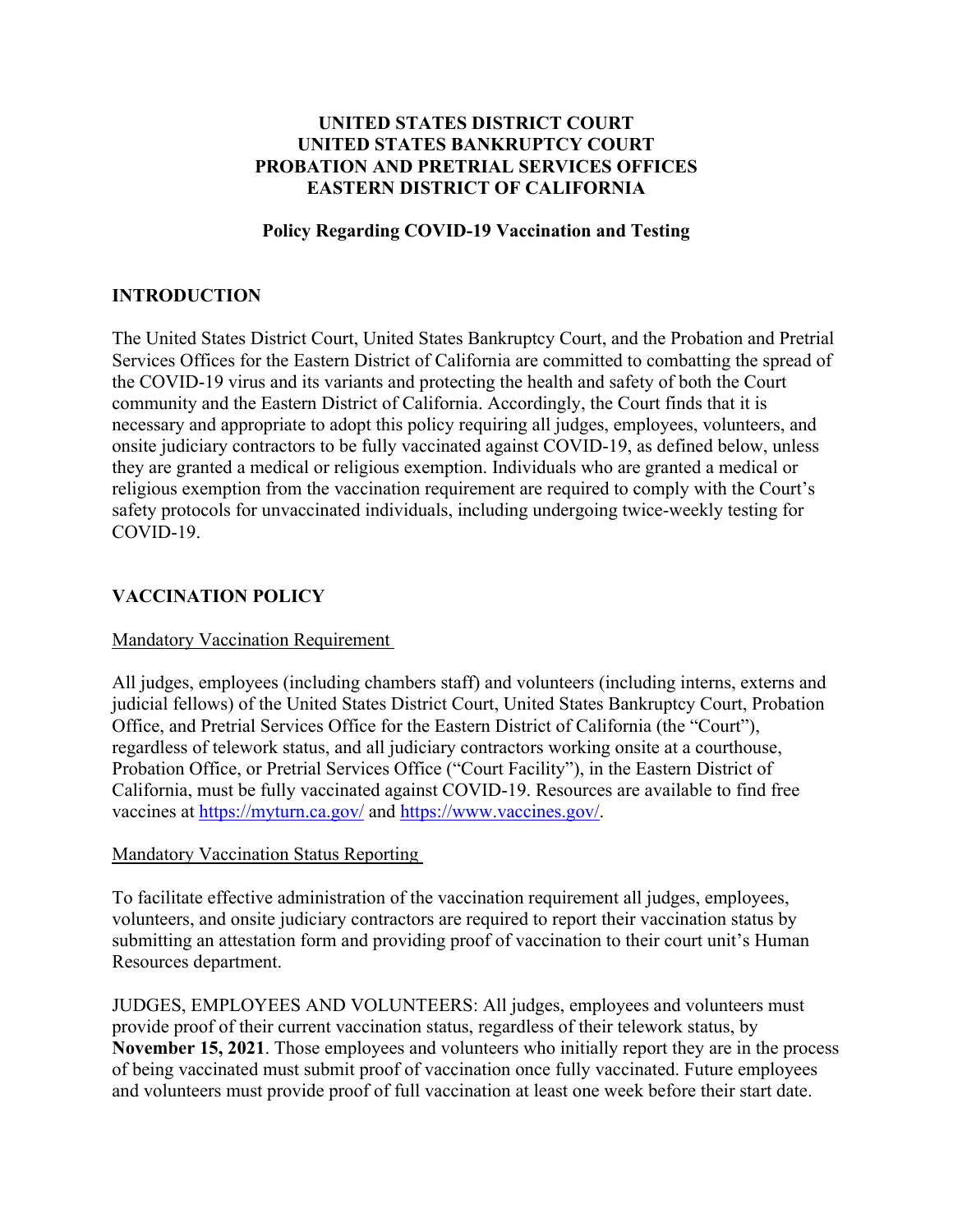Individuals who decline to disclose their vaccination status will be treated as not fully vaccinated for purposes of this policy, which means they must either get fully vaccinated or obtain an exemption to the vaccination requirement. Failure to do either will result in adverse action, including but not limited to, being placed on leave without pay and up to and including termination of employment.

Timely return of a completed Confidential Vaccination Status Attestation form is a mandatory condition of employment. Any employee who fails to return the completed form as required will be placed on leave without pay until the employee returns the completed form. Any volunteer who fails to return the completed form as required will be suspended until the volunteer returns the completed form. Misrepresentation about vaccination status will result in disciplinary action, up to and including termination of employment.

CONTRACTORS: Judiciary contractors must provide proof of vaccination to Human Resources when working at any Court Facility. The U.S. Postal Service and other courier services delivering mail and packages to the judiciary are exempt from completing this form.

ATTORNEYS APPEARING BEFORE THE COURT: When invited to appear for in-person hearings or trials, the presiding judge will determine the vaccination requirements for counsel appearing before the court in that judge's courtroom.

### Acceptable Vaccines; Definition of Fully Vaccinated

Acceptable vaccines include only those authorized for use in the United States by the U.S. Food and Drug Administration. Currently, this includes (1) Pfizer–BioNTech (Comirnaty), (2) Moderna, and (3) Johnson & Johnson/Janssen. For purposes of this policy, being "fully vaccinated" means that two weeks have passed after receiving the second dose of a two-dose COVID-19 vaccine (Pfizer or Moderna) or after receiving the single-dose COVID-19 vaccine (Johnson & Johnson/Janssen). For purposes of this policy, unvaccinated refers to anyone who is not fully vaccinated.

## **UNVACCINATED INDIVIDUALS**

## Exemptions from Vaccination Requirement

Employees and volunteers who are not vaccinated due to a documented medical condition or a sincerely held religious belief may seek an exemption from the full vaccination requirement.

Exemption requests will be individually assessed based on the particular circumstances of the request. Individuals granted an exemption from the vaccination requirement or awaiting a decision on an exemption request must comply with the current guidance of the CDC and local public health authorities for unvaccinated individuals as well as the Court's health and safety protocols for unvaccinated individuals, including by complying with the travel restrictions, testing requirements, mask requirements and physical distancing as outlined in this policy.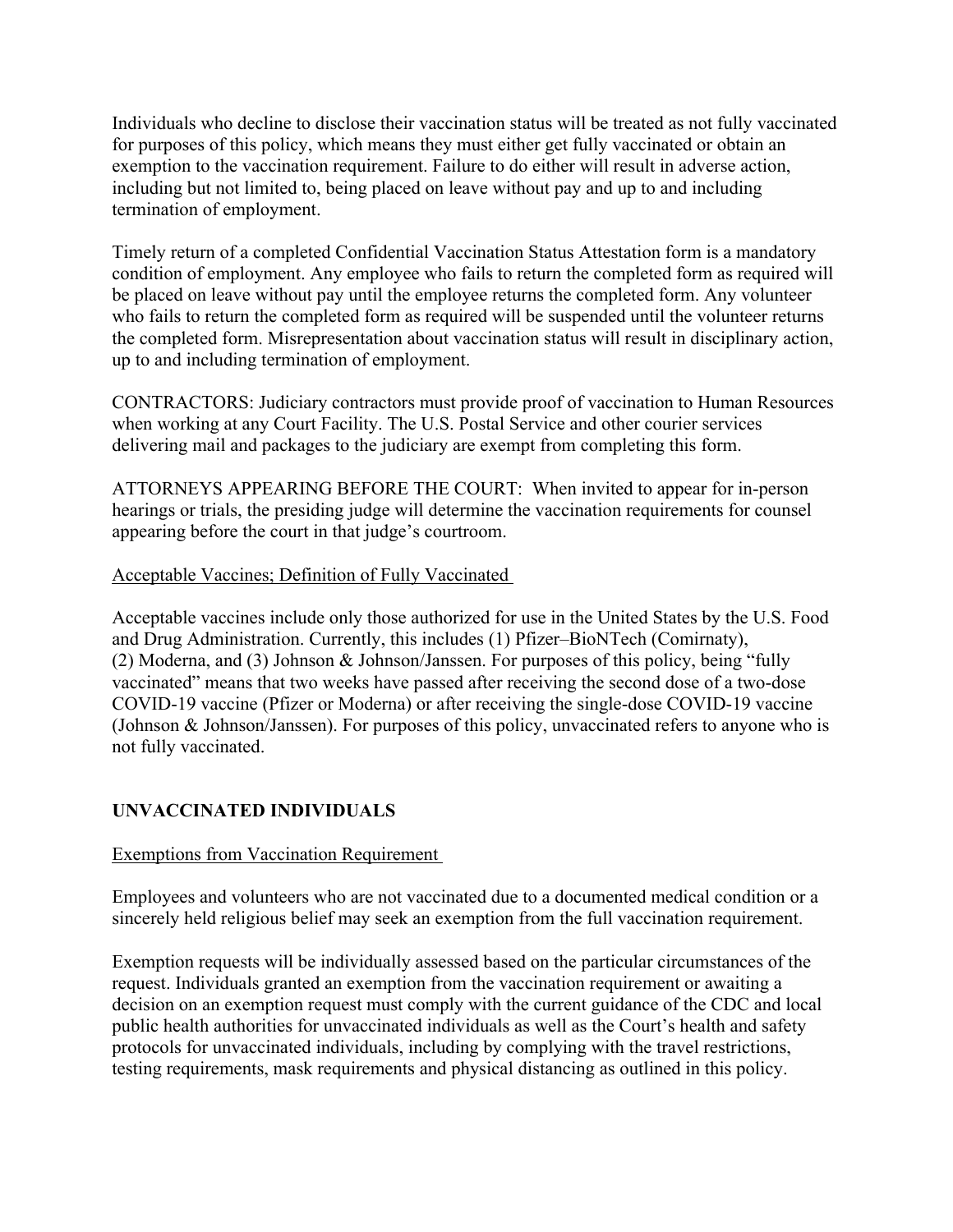To request an exemption, employees and volunteers must submit a request for exemption as described below, providing sufficient details and supporting documents to permit full consideration of the request. A request for a medical exemption should include documentation from a medical provider. Anyone submitting an exemption request is required to provide accurate information and electronically sign the request. A request for exemption will be treated as confidential.

Exemption requests should be submitted by email to the requestor's unit's Human Resource Department with "Confidential - Vaccination Exemption Request" in the subject line of the email. Exemption requests must be submitted by **November 15, 2021.** Future employees and volunteers who seek an exemption must submit their request a sufficient period of time before they begin work, so the request may be reviewed and addressed before their start date. Exemption requests will be reviewed by a panel comprising the Chief Judge, Chief Bankruptcy Judge and Chief Magistrate Judge or their designee, in consultation with the Clerk of Court, Chief Probation Officer, Chief Pretrial Services Officer, or appointing Judge as needed.

### Travel Restrictions for Unvaccinated Employees and Volunteers

Unvaccinated employees and volunteers are prohibited from work-related travel outside the district without Court Unit Executive or Chief Judge approval.

### Mandatory COVID-19 Testing for Unvaccinated Employees and Volunteers Pending Exemption

Any employee or volunteer with an approved exemption or awaiting a decision on an exemption request who has not yet returned to in-person work or begun work at a Court Facility must provide proof of a negative COVID-19 test taken within three days before the date the employee or volunteer needs to physically return or begin work in a Court Facility. Once onsite work has resumed, the employee must submit to and report the results of twice-weekly testing for COVID-19. The tests must be taken more than 48 hours apart. Any employee or volunteer with an approved exemption or awaiting a decision on an exemption request who has already resumed work at a Court Facility must submit to and report the results of twice-weekly testing for COVID-19 beginning on **November 29, 2021**.

Free testing may be available in the State of California, and resources are available to find local testing sites at https://covid19.ca.gov/get-tested/.

Test results must be submitted by email to the employee or volunteer's Human Resources Department with "Confidential COVID-19 Test Results" in the subject line of the email.

Any employee or volunteer who receives a positive test must immediately notify their supervisor.

Inability to obtain a required COVID-19 test on time will not, on that ground alone, entitle an employee to telework.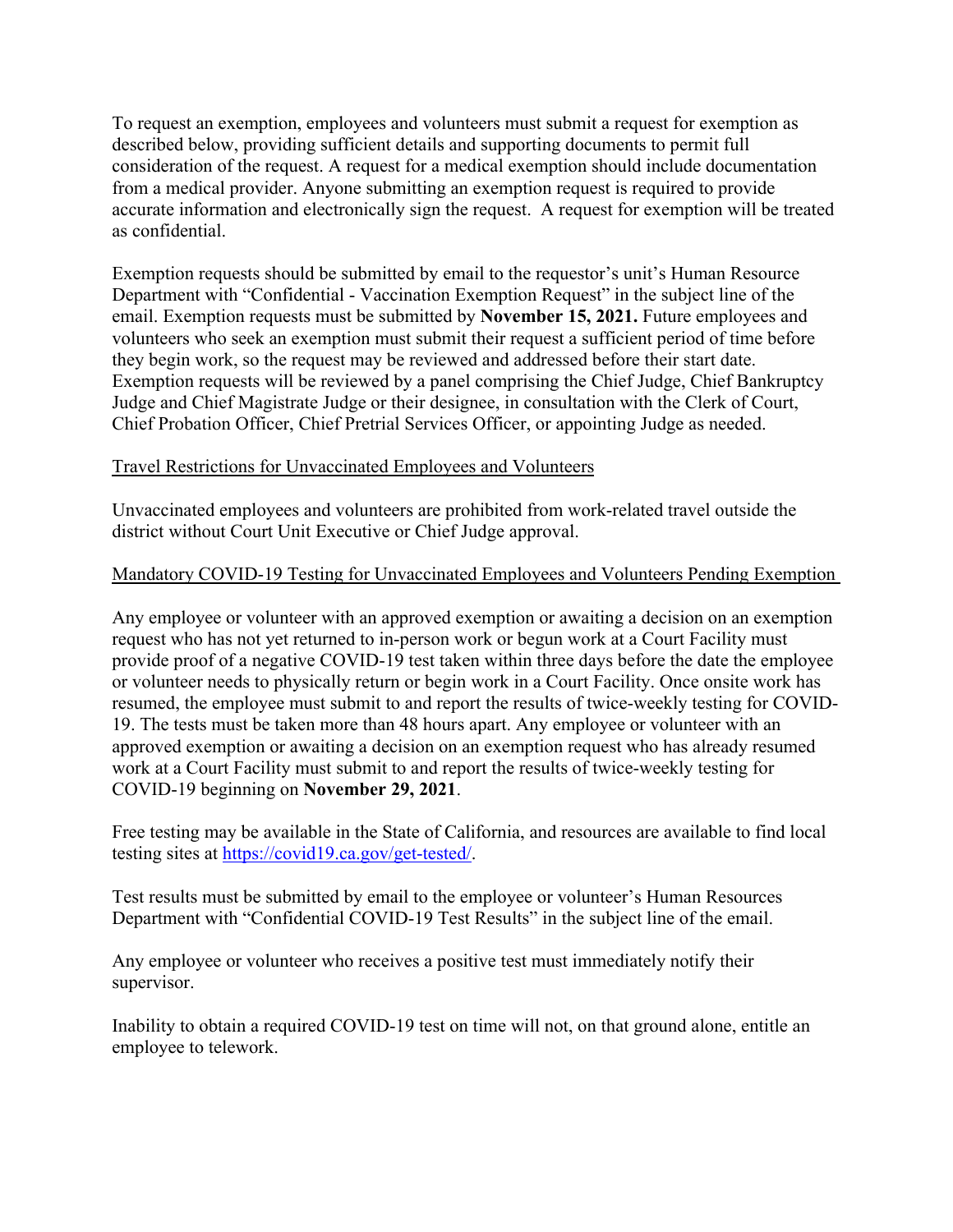Undergoing twice-weekly COVID-19 testing as required under this policy is a mandatory condition of employment. Any employee who fails to comply with the testing requirements will be placed on leave without pay, and any volunteer who fails to comply with the testing requirements will be suspended. Misrepresentation about test results will result in disciplinary action, up to and including termination of employment.

### Acceptable Tests

Polymerase Chain Reaction (PCR) tests and "rapid tests" administered at a pharmacy, health department, doctor's office, or other healthcare provider are acceptable. "At home" tests are not acceptable.

# **ADMINISTRATIVE LEAVE AVAILABLE FOR VACCINATION OR REQUIRED TESTING**

Employees may request up to one hour of administrative leave to receive each dose of the COVID-19 vaccine or complete required testing, but under no circumstances should such leave if granted interfere with work assignments or duties.

## **MASK WEARING**

All **vaccinated individuals** seeking entry to, or occupying, a Court Facility must follow the current guidance of the CDC and local public health authorities regarding face coverings and masks for **vaccinated individuals**.

All **unvaccinated individuals** seeking entry to, or occupying, a Court Facility must follow the current guidance of the CDC and local public health authorities regarding face coverings and masks for **unvaccinated individuals**.

## **DAILY HEALTH SCREEN**

Regardless of vaccination status, all judges, employees, volunteers, and judiciary contractors reporting for duty at a Court Facility are required to pre-screen themselves for COVID-19 exposure and symptoms daily before entering a court facility. By entering an Eastern District of California Court Facility, each employee self-attests that they **have not knowingly had close exposure to COVID-19** and are not experiencing **COVID-19 symptoms.** Individuals who have had close exposure should not report to work and immediately contact their supervisor. Individuals exhibiting COVID-19 symptoms should not report to work, immediately contact their supervisor and are expected to be tested promptly for COVID-19. Proof of testing and/or test results shall be provided confidentially to management upon request.